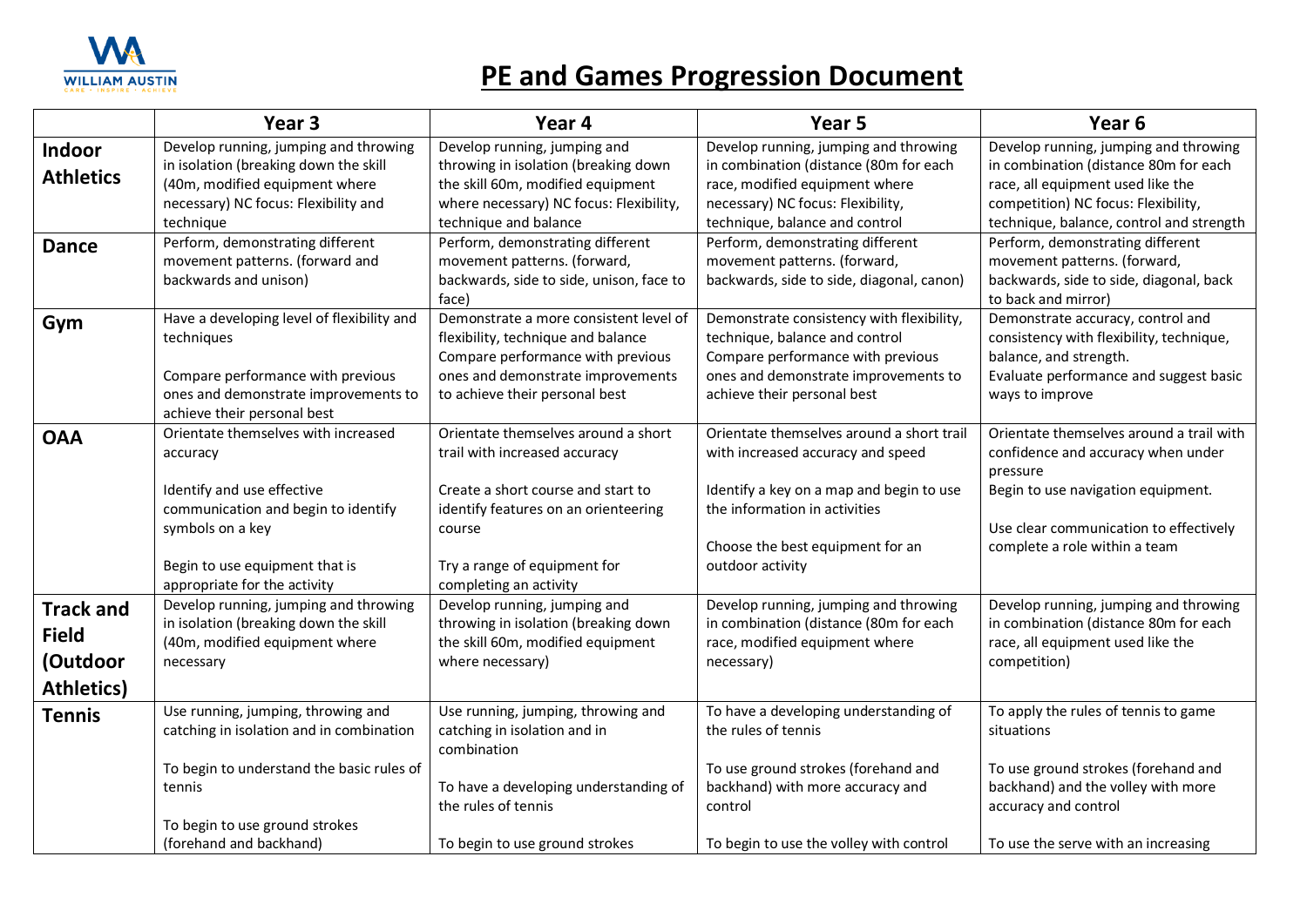|                   |                                                                                                                     | (forehand and backhand) with more                                                                                   | To use the overarm serve.                                                                                           | amount of accuracy and control                                                                                              |
|-------------------|---------------------------------------------------------------------------------------------------------------------|---------------------------------------------------------------------------------------------------------------------|---------------------------------------------------------------------------------------------------------------------|-----------------------------------------------------------------------------------------------------------------------------|
|                   |                                                                                                                     | accuracy                                                                                                            |                                                                                                                     |                                                                                                                             |
| <b>Tag Rugby</b>  | Develop flexibility, and technique                                                                                  | Develop flexibility, strength and<br>technique.                                                                     | Develop flexibility, strength, technique,<br>control and balance                                                    | Demonstrate strength, technique and<br>control in a range of situations                                                     |
|                   | Apply basic principles suitable for<br>attacking and defending in isolation<br>through small sided games (1V1, 2V2) | Apply basic principles suitable for<br>attacking and defending in isolation<br>through small sided games (1V1, 2V2) | Apply basic principles suitable for<br>attacking and defending in isolation<br>through small sided games (2V1, 3V2) | Apply basic principles suitable for<br>attacking and defending in isolation<br>through small sided games (2V1, 3V2,<br>3v3) |
| <b>Football</b>   | Develop flexibility, and technique                                                                                  | Develop flexibility, strength and<br>technique                                                                      | Develop flexibility, strength, technique,<br>control and balance                                                    | Demonstrate strength, technique and<br>control in a range of situations                                                     |
|                   | To develop efficiency and control when<br>dribbling                                                                 | To dribble with increased accuracy and<br>control                                                                   | To develop shooting techniques                                                                                      | To shoot with increased accuracy and<br>control                                                                             |
|                   | To begin to understand some of the<br>basic laws of football                                                        | To have a developing understanding of<br>the laws of football                                                       | To apply the laws of football to games                                                                              | To apply the laws of football to match<br>situations                                                                        |
| <b>Hockey</b>     | Develop flexibility, and technique                                                                                  | Develop flexibility, strength and<br>technique                                                                      | Develop flexibility, strength, technique,<br>control and balance<br>Able to combine skills such as dribbling        | Demonstrate strength, technique and<br>control in a range of situations.<br>Use a variety of techniques for passing,        |
|                   | Send and receive a ball with some<br>consistency to keep possession                                                 | Send and receive the ball with<br>accuracy, controlling to score<br>points/goals                                    | and passing                                                                                                         | controlling, dribbling and shooting the<br>ball in games                                                                    |
| <b>Basketball</b> | Develop flexibility, and technique                                                                                  | Develop flexibility, strength and<br>technique                                                                      | Develop flexibility, strength, technique,<br>control and balance                                                    | Demonstrate strength, technique and<br>control in a range of situations                                                     |
|                   | Work as part of a team to attack<br>towards the basket / target                                                     | Work as part of a team to attack and<br>score in a defined area                                                     | Move balls over longer distances<br>accurately, demonstrating power and<br>control                                  | Use a variety of techniques for passing,<br>controlling, dribbling and shooting                                             |
| <b>Netball</b>    | Develop flexibility, and technique                                                                                  | Develop flexibility, strength and<br>technique                                                                      | Develop flexibility, strength, technique,<br>control and balance                                                    | Demonstrate strength, technique and<br>control in a range of situations.                                                    |
|                   | Send and receive a ball with some<br>consistency to keep possession                                                 | Send and receive the ball with<br>accuracy, controlling to score                                                    | Select and apply skills in game situations<br>with some consistency e.g. dodging and                                | Work collaboratively in a team to play<br>and keep possession of the ball                                                   |
|                   | Employ tactics to put pressure on<br>opponents                                                                      | points/goals                                                                                                        | pivoting                                                                                                            | Choose and implement a range of<br>strategies to attack & defend such as                                                    |
|                   |                                                                                                                     | Use tactics to perform defensively both<br>as a team and as an individual                                           | Explain the need for different tactics and<br>attempt these in game situations                                      | restricting attackers' space or goal side<br>marking                                                                        |
| <b>Rounders</b>   | Strike a stationary ball with some                                                                                  | Strike a moving ball with some                                                                                      | Choose where to hit the ball to maximise                                                                            | Strike a bowled ball and attempt a range                                                                                    |
|                   | consistency                                                                                                         | consistency                                                                                                         | likely hood of scoring runs                                                                                         | of shots                                                                                                                    |
|                   | Have a developing understanding of the                                                                              | Use and apply the basic rules of the                                                                                | Use and apply the basic rules of the game                                                                           | Apply with consistency standard rules of                                                                                    |